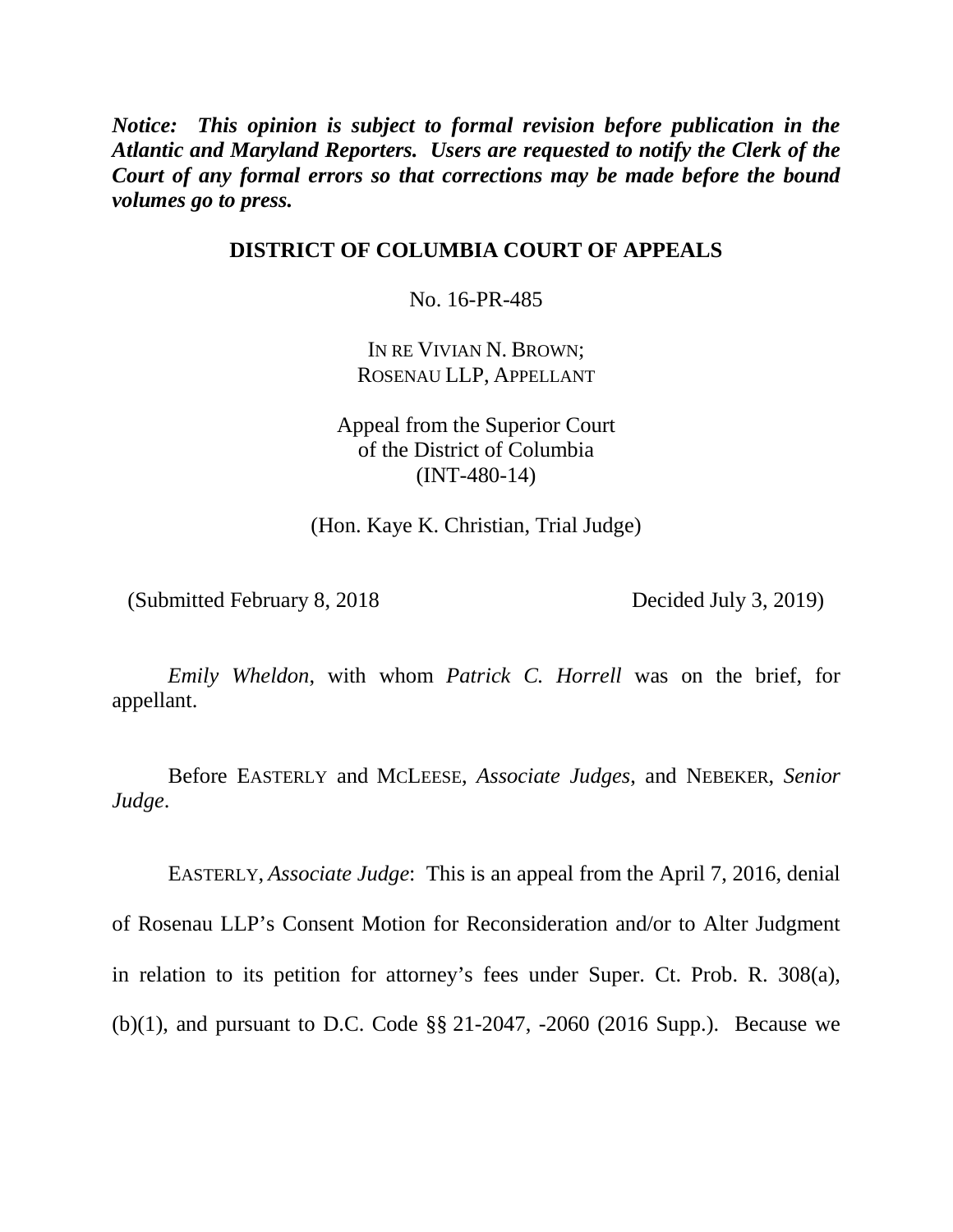conclude the trial court applied an erroneous legal standard in evaluating the firm's petition for fees, we reverse.

## **I. Facts**

Rosenau LLP represented Jennifer Brown, the daughter of Vivian N. Brown, in her successful attempt to be appointed her mother's guardian. In 2015, Rosenau LLP petitioned the court under Super. Ct. Prob. R. 308 and D.C. Code §§ 21-2047, -2060, for an interim award of fees from Vivian N. Brown's assets in the amount of \$25,358.18. The firm attached timesheets listing its attorneys' entries of time worked on the case, including brief descriptions of the work and the rate at which that time was charged. This first petition was denied without prejudice by the trial court (the Hon. Natalia M. Combs Greene) after the estate's conservator responded, inter alia, that more than one Rosenau attorney was billing for some of the same work in the petition. The court noted that, in addition to double billing, some of the tasks in the firm's petition were bundled such that certain related and unrelated tasks were billed together (block or bundled billing).

The firm subsequently filed an amended petition in which it lowered the amount requested, corrected the double billing, and "earnest[ly] attempt[ed]" to

2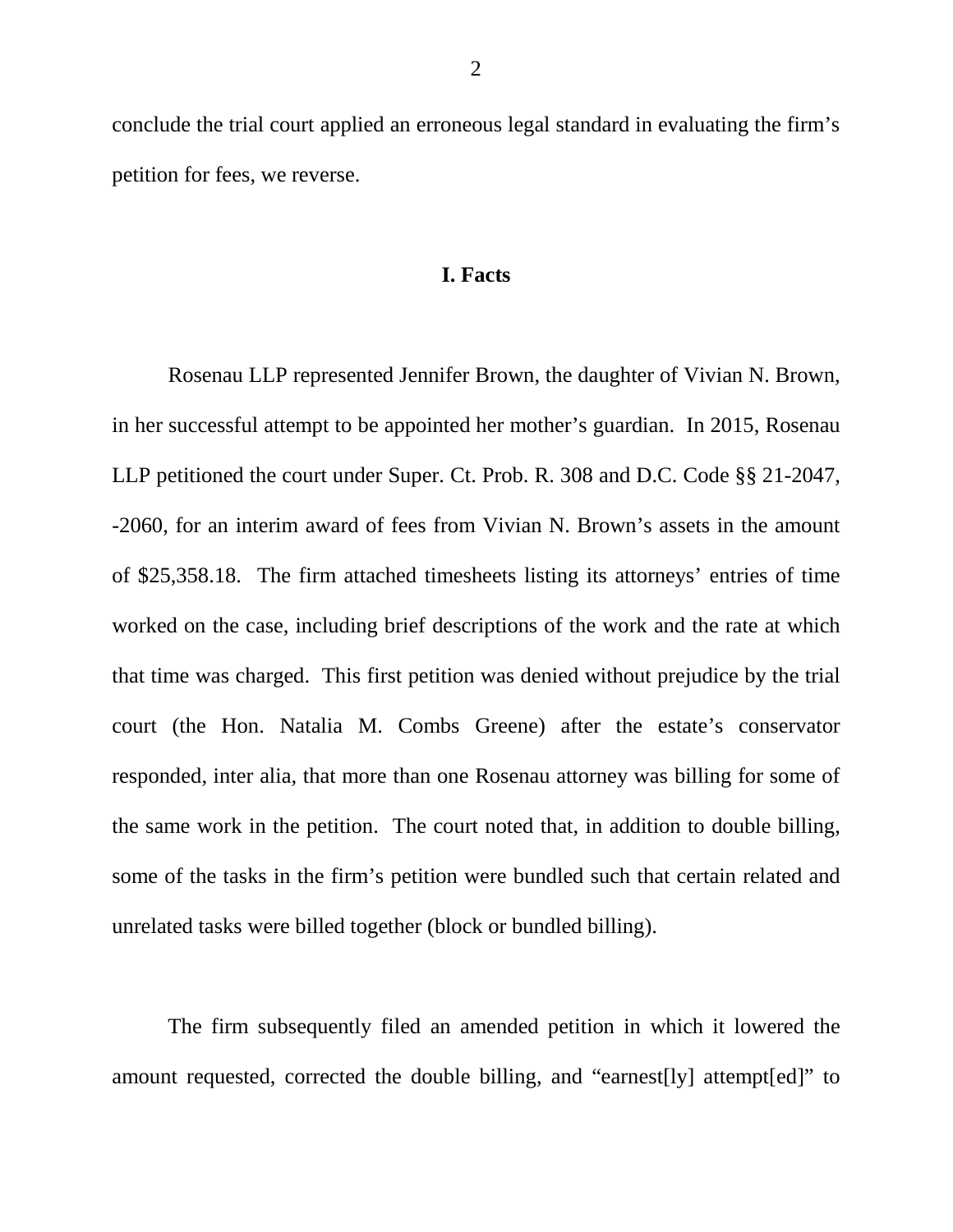separate unrelated bundled tasks. The trial court (the Hon. Kaye K. Christian), however, denied payment of the full amount requested. The court ruled that each "fee petition billing entr[y] regarding meetings, telephone conferences, or other written correspondence" must list "the subject matter of the correspondence, the person with whom Petitioner is corresponding, and said person's relevance to the well<sup>[</sup>-]being of the ward." The court concluded that more than 70 entries were deficient on this basis. The court also ruled that "'block-billing,' 'aggregate' or 'blended' time claims [are] forbidden because time records lumping together multiple tasks[] make it impossible to evaluate their reasonableness" (internal quotation marks and alterations omitted). The court concluded that an additional 17 entries were deficient on this basis. In all, the court disallowed entries from the amended petition totaling \$11,325.41 out of \$22,412.95 in fees requested. The court then granted the remainder of the requested fees and costs without engaging in any additional analysis. The firm filed a consent motion for reconsideration, which the court denied. This appeal followed.

## **II. Analysis**

Persons who provide services in connection with a guardianship proceeding are entitled to compensation pursuant to D.C. Code  $\S 21-2060(a)$ , which "is

3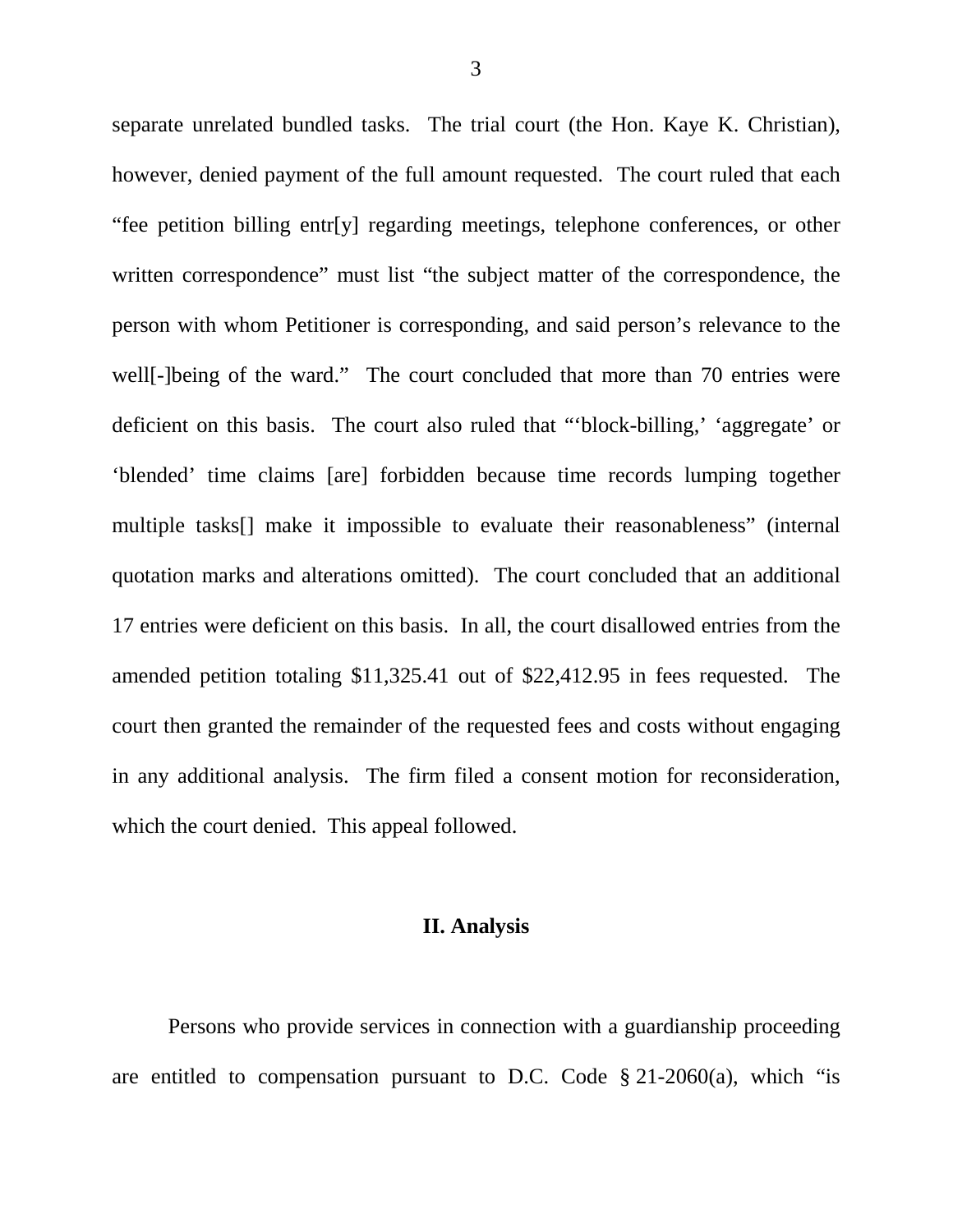implemented by Super. Ct. Prob. R. 308." *In re Estate of Grealis*, 902 A.2d 821, 824 (D.C. 2006). Fee awards are not limited to attorneys; rather, any "visitor, attorney, examiner, conservator, special conservator, guardian ad litem, or guardian" is "entitled to compensation" for their services as approved by the court. D.C. Code § 21-2060(a). Obtaining fees from a ward's estate is a two-step process: The person seeking fees must file a petition setting forth "the character and summary of the service rendered" "in reasonable detail"; the trial court must then determine whether the fees requested are reasonable. Super. Ct. Prob. R. 308(a), (b)(1). We review the denial of attorney's fees under Rule 308 for abuse of discretion, *In re Estate of McDaniel*, 953 A.2d 1021, 1023–24 (D.C. 2008), and review the underlying legal principles de novo, *Grealis*, 902 A.3d at 824 n.5.

The trial court found that Rosenau LLP's fee petition failed to meet the threshold requirement of Rule 308(b)(1) in that it lacked the requisite detail and impermissibly relied on block billing. Although it may be prudent for individuals seeking compensation under Rule 308 to set forth tasks in as much detail as possible, we see no requirement under our probate statute, our probate rules, or our case law that compelled the court to deny fees for the reasons it provided. Rule 308 asks for a "reasonabl[y] detail[ed]" petition to aid the trial court's ultimate assessment: whether the fees requested by attorneys and other individuals who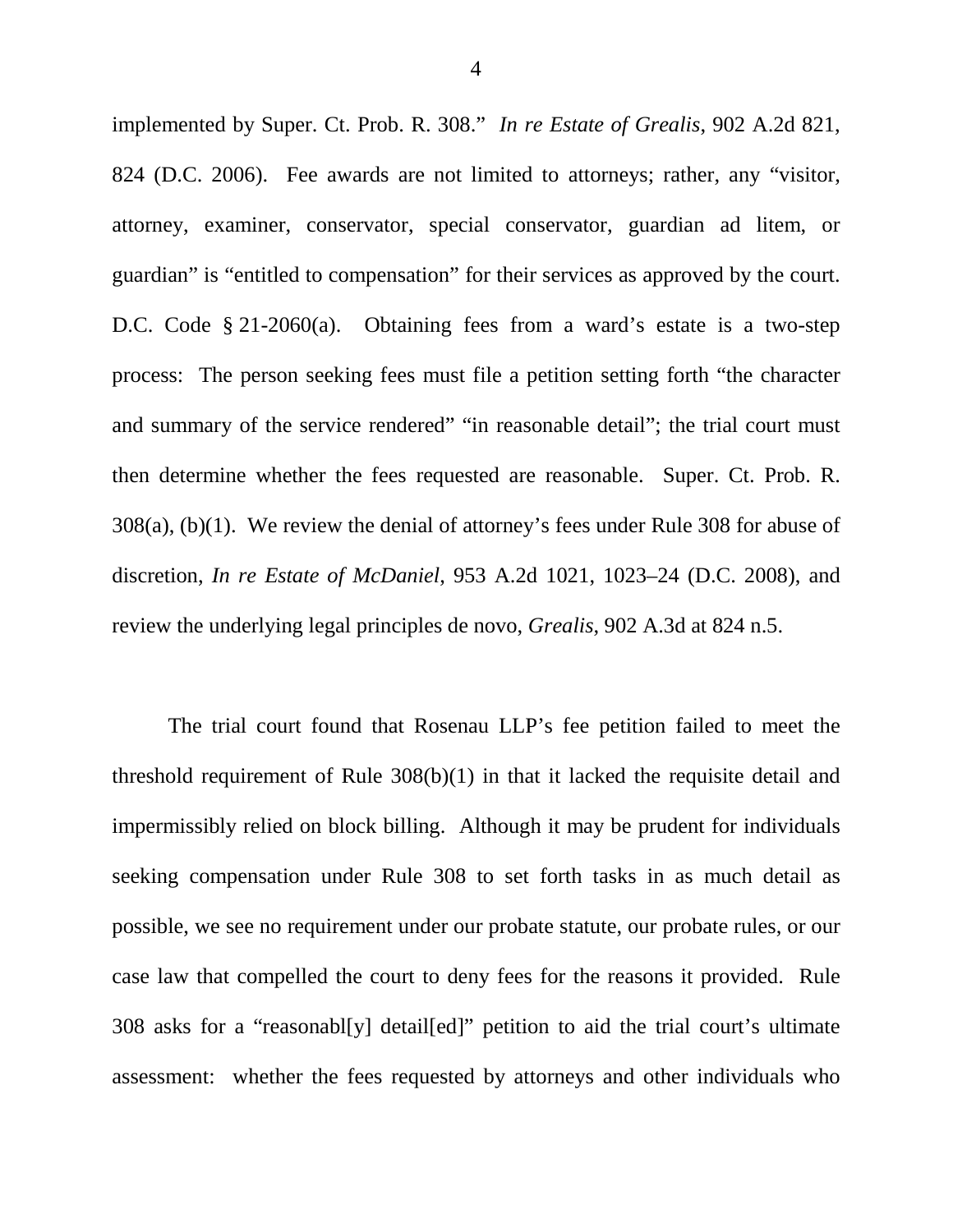perform work for the estate are reasonable. *Cf. Tenants of 710 Jefferson St., NW v. District of Columbia Rental Housing Comm'n*, 123 A.3d 170, 186–87 (D.C. 2015) ("[T]he application must be sufficiently detailed to permit the [court or agency] to make an independent determination whether or not the hours claimed are justified. . . . It is not necessary to know the exact number of minutes spent nor the precise activity to which each hour was devoted nor the specific attainments of each attorney." (internal citation and quotation marks omitted)). Although the trial court properly rejected some billing entries that vaguely listed tasks without reference to either a person or a subject (e.g., "emails" and "emails in"), many of the timesheet entries the trial court disallowed for lack of specificity—for example, phone calls or emails to the client or opposing counsel—do not strike us as insufficient in the context of the record as a whole. [1](#page-4-0) Likewise, Rule 308 does not plainly prohibit all "bundling," and we have never interpreted it to convey such a prohibition.[2](#page-4-1) We see no reason to impose such a prohibition now, so long as the

<span id="page-4-0"></span><sup>&</sup>lt;u>1</u>  $\frac{1}{1}$  In this respect, we note the appellant's argument to the trial court that demanding greater specificity could implicate client confidentiality concerns.

<span id="page-4-1"></span> $2$  As support for this prohibition, the trial court cited to cases from the D.C. Circuit that applied heightened standards to attorney's fee applications. While these cases are persuasive authority in this court, they are inapposite here. To assess the sufficiency of the specificity of the billing entries, the court relied on *In re Meese*, 907 F.2d 1192, 1204 (D.C. Cir. 1990), a case based on a request for counsel fees incurred in defending against the investigation of an independent prosecutor. There, the D.C. Circuit—relying on a federal statute, 28 U.S.C. § 593(f) (1987), that only permitted awarding of fees related to services "rendered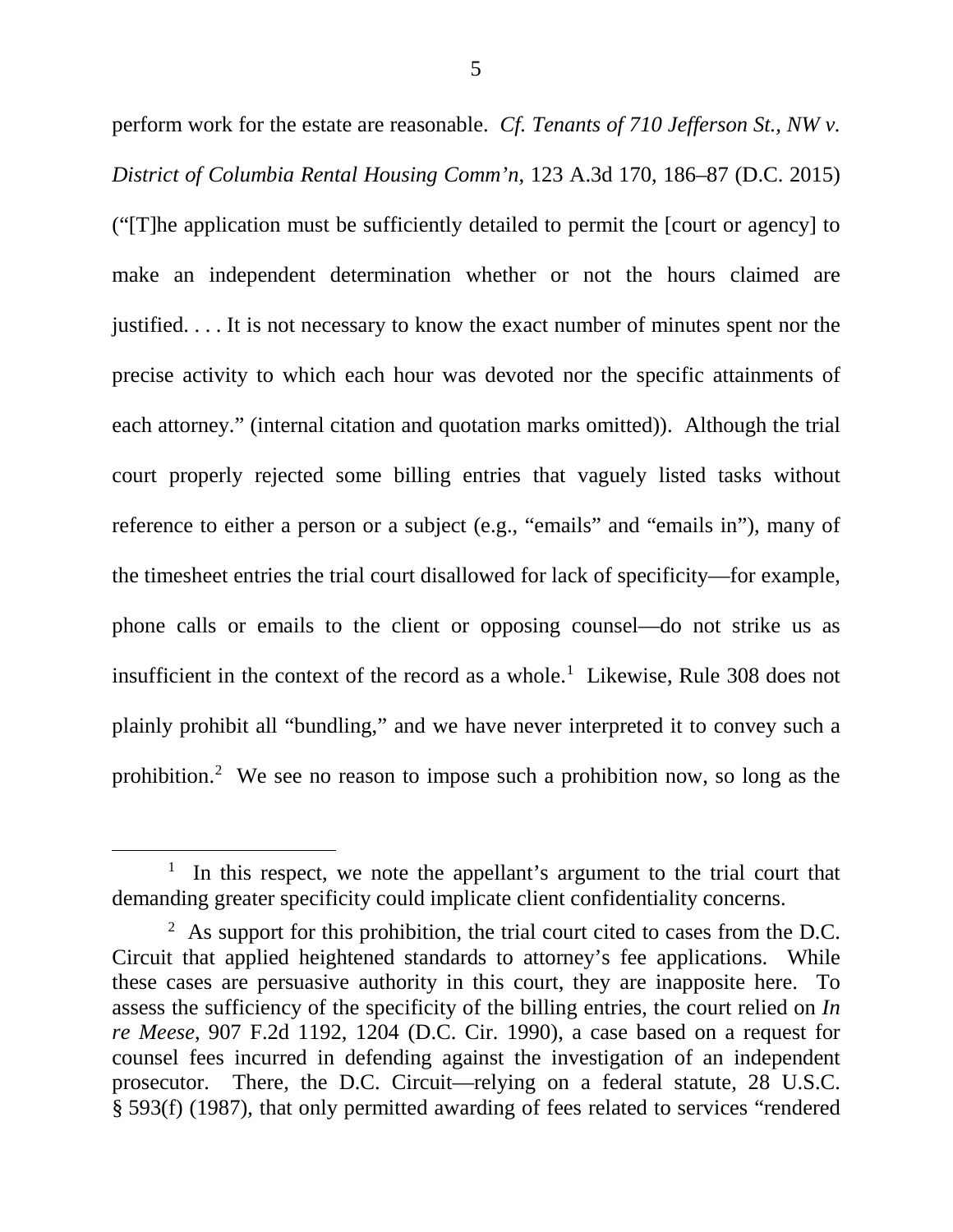description of bundled tasks is sufficiently detailed to permit a court to assess the reasonableness of the time billed.<sup>[3](#page-5-0)</sup> We agree, however, that entries bundling time so vaguely as to make a reasonableness determination impossible may be appropriately disallowed. *Cf. Hampton Courts Tenants Ass'n v. District of Columbia Rental Housing Comm'n*, 599 A.2d 1113, 1117 & n.12 (D.C. 1991) (noting the agency found "the dearth of detail disturbing" where counsel "claimed 40 hours of compensation for 'Research for Appellant's Brief of Motion for Summary Reversal,' without any more elaboration or description, and was simply dated 'February 21–17 [sic]'").

in asserting the merits of the subject's defense against the criminal charges being investigated"—applied a heightened standard to a petition. *Id.* at 1203 (internal quotation marks omitted). To assess bundling, the trial court relied on *Role Models Am., Inc., v. Brownlee*, 353 F.3d 962 (D.C. Cir. 2004). In *Role Models*, the D.C. Circuit determined that attorneys' fees due a major law firm from the federal government under 28 U.S.C. § 2412 (1998) would be reduced in a "gardenvariety" case where lawyers, inter alia, bundled different tasks spanning 10 hours or more and bundled time spent performing unrelated tasks, including a bankruptcy matter. *Id.* at 969, 971.

 $\overline{a}$ 

<span id="page-5-0"></span> $3$  Thus, for example, we are hard-pressed to see any deficiency in the sixhour entry bundling billing for one attorney's tasks of commuting to court, discussing "exhibits, trial strategy[,] and questions for direct/cross," waiting for the case to be called and passed, negotiating with opposing counsel, meeting with the client regarding those negotiations, and talking more with the client after court adjourned. We note that in its order declining to award fees for this time, the trial court failed to quote the final sentence of the entry referencing the settlement and client discussions.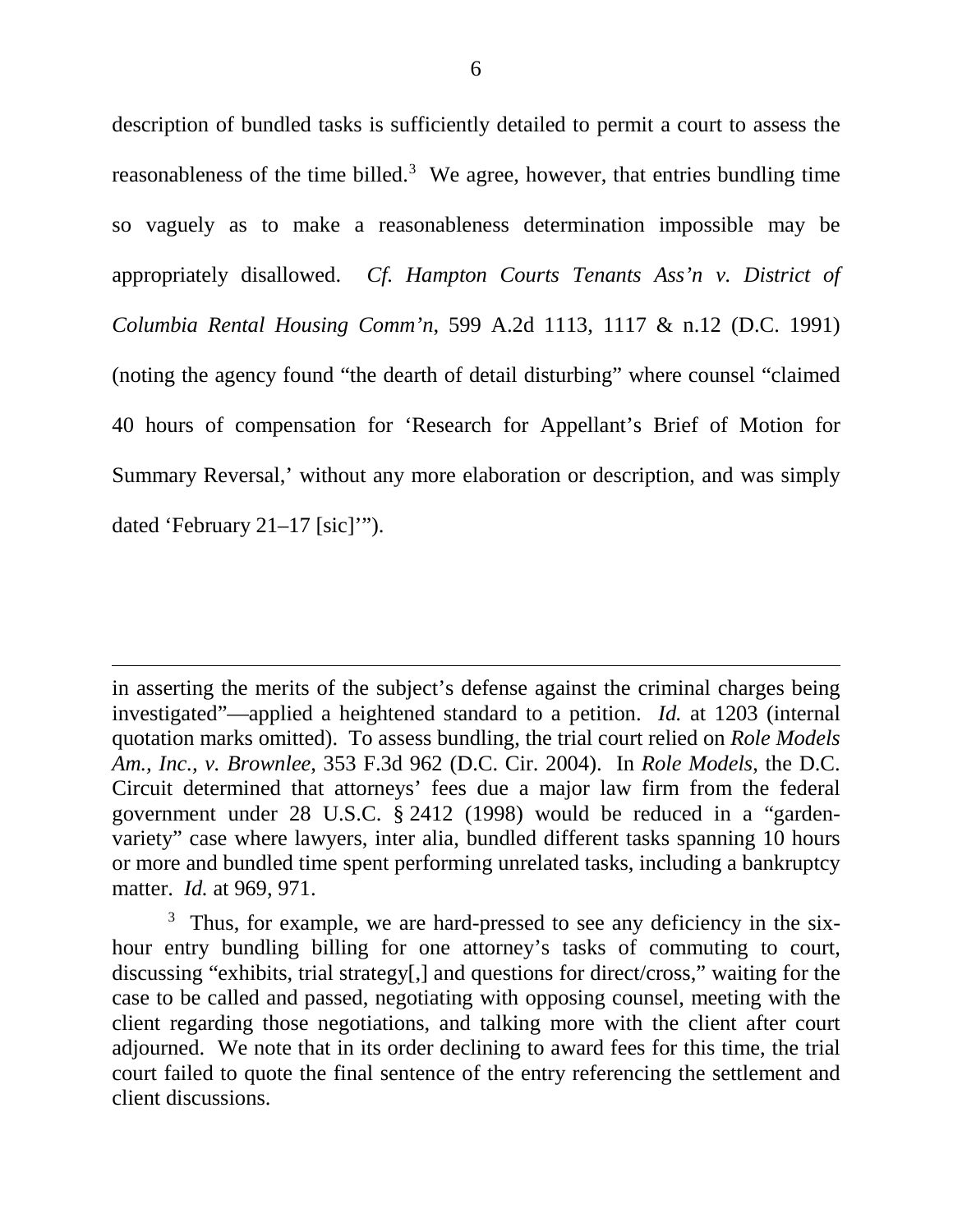Because the trial court appeared to employ an incorrect standard for assessing whether the fee petition provided adequate information within the meaning of Rule 308, we conclude that remand is required to permit it to reassess the \$11,325.41 in disallowed fees. *See McDaniel*, 953 A.2d at 1023–24 (citing *Johnson v. United States*, 398 A.2d 354, 363 (D.C. 1979)).

Of course specificity of the information in a petition is only a threshold requirement for obtaining fees under the Rule; payment of the specifically identified fees does not automatically follow. A trial court reviewing a fee petition must take the additional step of ensuring that the fees themselves are reasonable. *See McDaniel*, 953 A.2d at 1024–25. To assess the reasonableness of attorney's fees requested, the court should consider the "(1) time, labor, and skill to perform the legal services; (2) fee customarily charged in the area for similar services; (3) attorneys' experience and ability; and (4) limitations imposed by the client." *Id*. at 1024–25.[4](#page-6-0) Using this analysis on remand, the trial court may decide whether the rates the attorneys charged for the contested amount of work billed in this matter

<span id="page-6-0"></span> $\overline{4}$ <sup>4</sup> Rule 308 requires a petition state "the basis of any hourly rate(s) of compensation," which should be sufficient to inform the trial court's assessment of whether the fees are in line with those "customarily charged in the area for similar services," *McDaniel*, 953 A.2d at 1024–25. In determining reasonable fees, customary charges are not those a particular attorney usually charges, but rather customary "as measured by prevailing market rates in the relevant community for attorneys of similar experience and skill." *Hampton Courts Tenants Ass'n*, 599 A.2d at 1115 n.7.